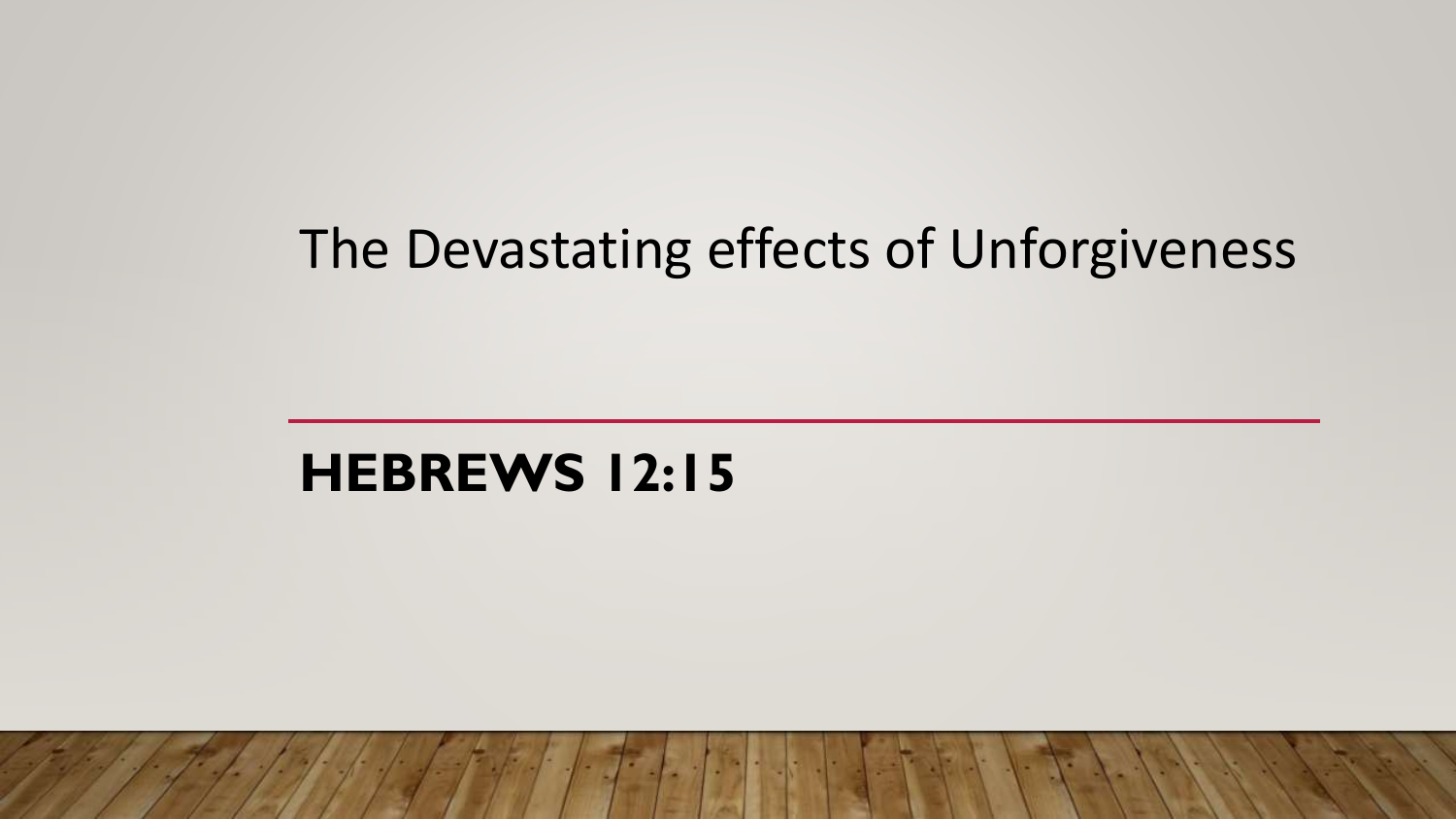## **Hebrews 12:15 (NLT)**

 $15$  Look after each other so that none of you fails to receive the grace of God. Watch out that no poisonous root of bitterness grows up to trouble you, corrupting many.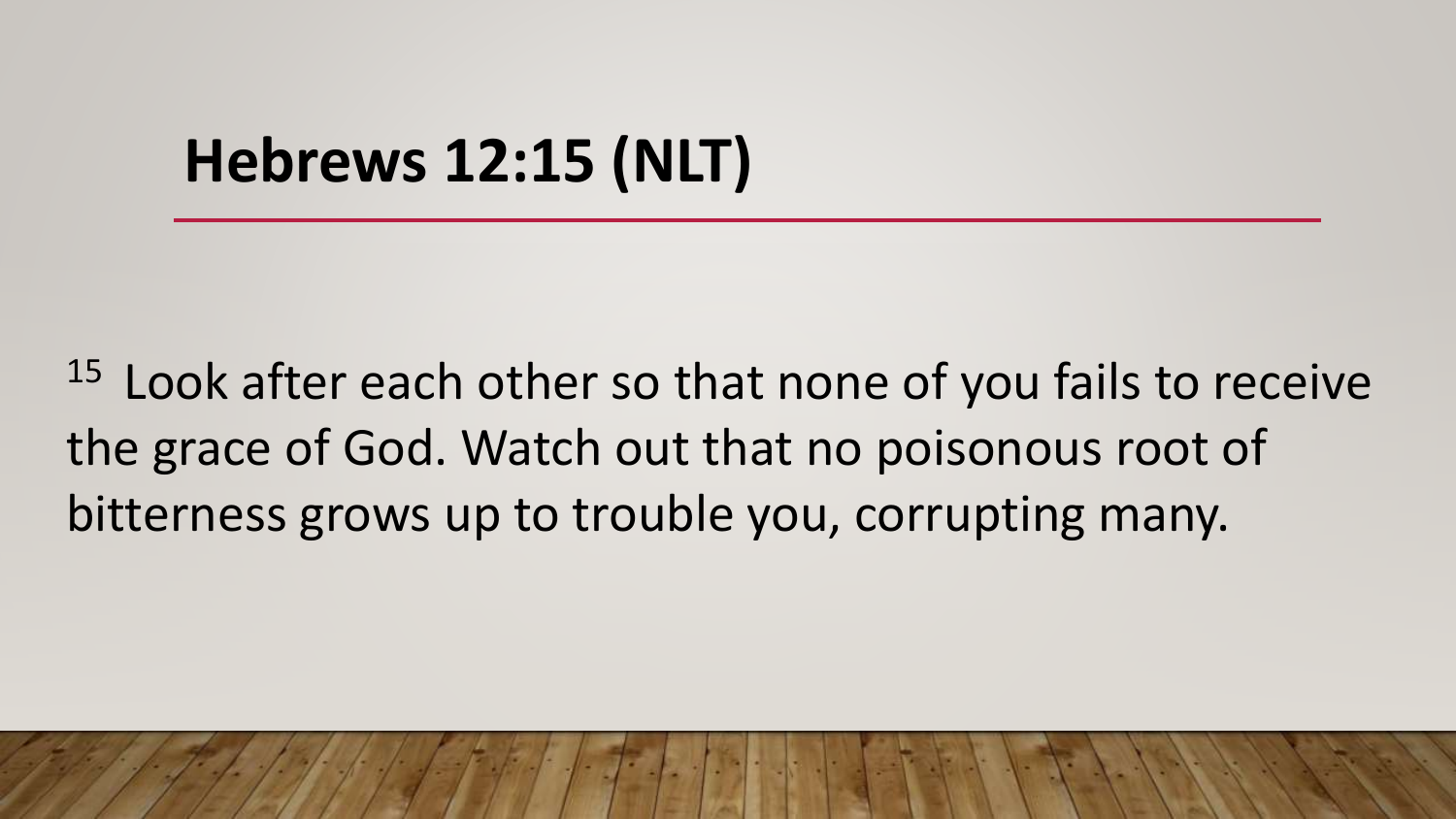1. The grace of God is forfeited.

2. Bitterness takes root in

3. Bitterness negatively affects you physically, emotionally, and spiritually.

a. physically

b. emotionally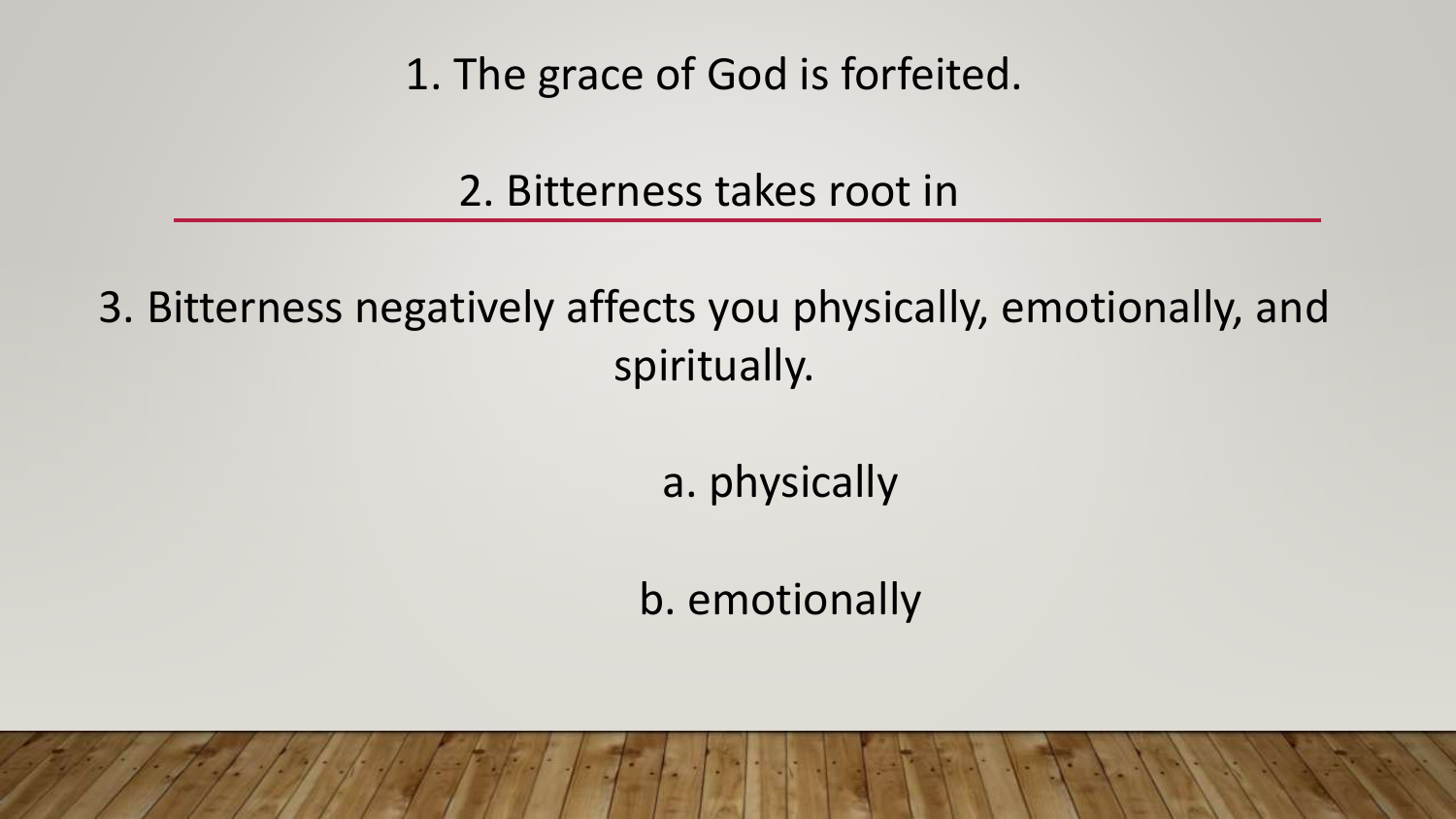### **MATTHEW 18:23-35 (NLT)**

 $23$  "Therefore, the Kingdom of Heaven can be compared to a king who decided to bring his accounts up to date with servants who had borrowed money from him.

 $24$  In the process, one of his debtors was brought in who owed him millions of dollars.

<sup>25</sup> He couldn't pay, so his master ordered that he be sold—along with his wife, his children, and everything he owned—to pay the debt.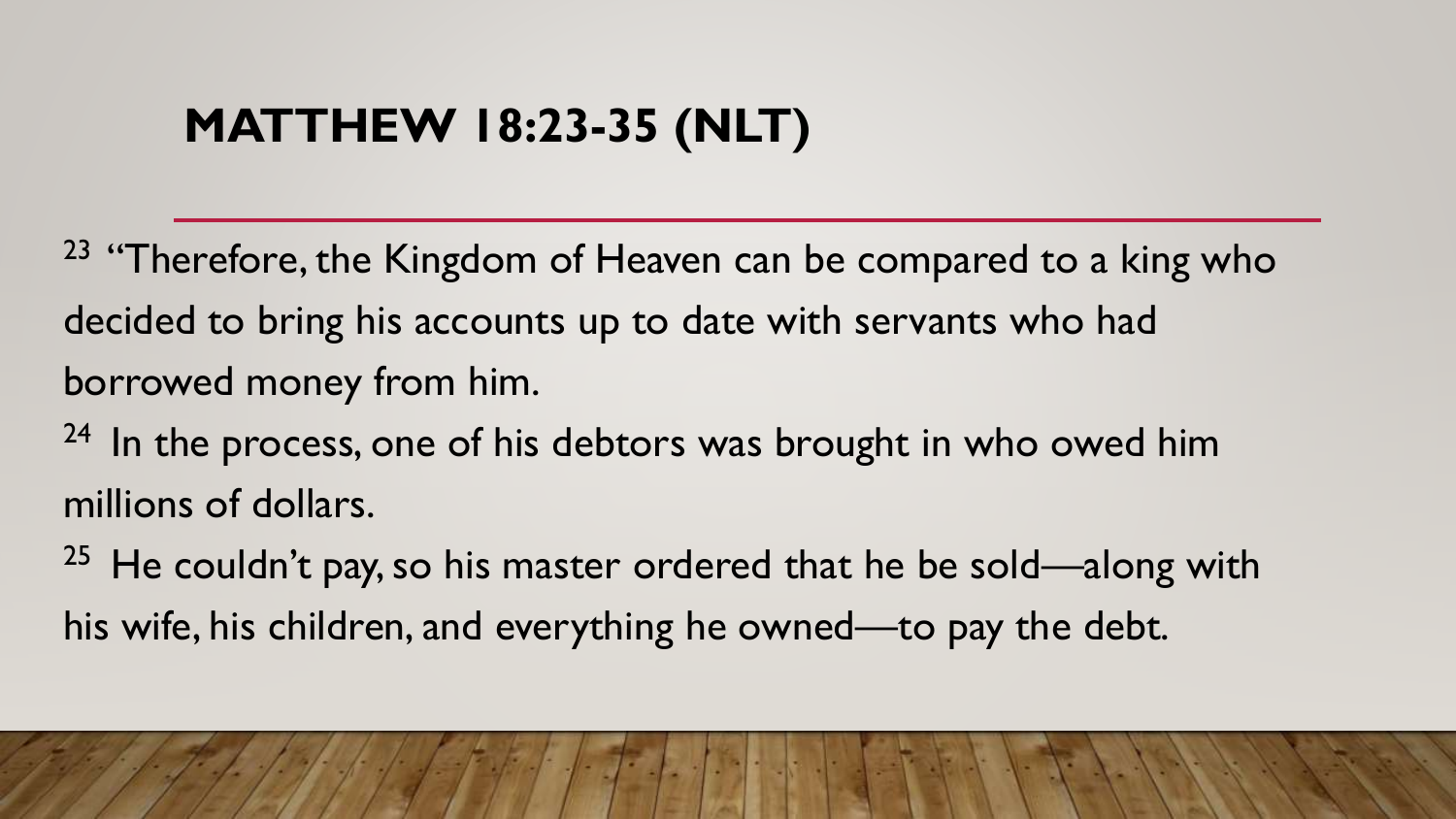### **MATTHEW 18:23-35 (NLT)**

<sup>26</sup> "But the man fell down before his master and begged him, 'Please, be patient with me, and I will pay it all.'

<sup>27</sup> Then his master was filled with pity for him, and he released him and forgave his debt.

<sup>28</sup> "But when the man left the king, he went to a fellow servant who owed him a few thousand dollars. He grabbed him by the throat and demanded instant payment. <sup>29</sup> "His fellow servant fell down before him and begged for a little more time. 'Be patient with me, and I will pay it,' he pleaded.

<sup>30</sup> But his creditor wouldn't wait. He had the man arrested and put in prison until the debt could be paid in full.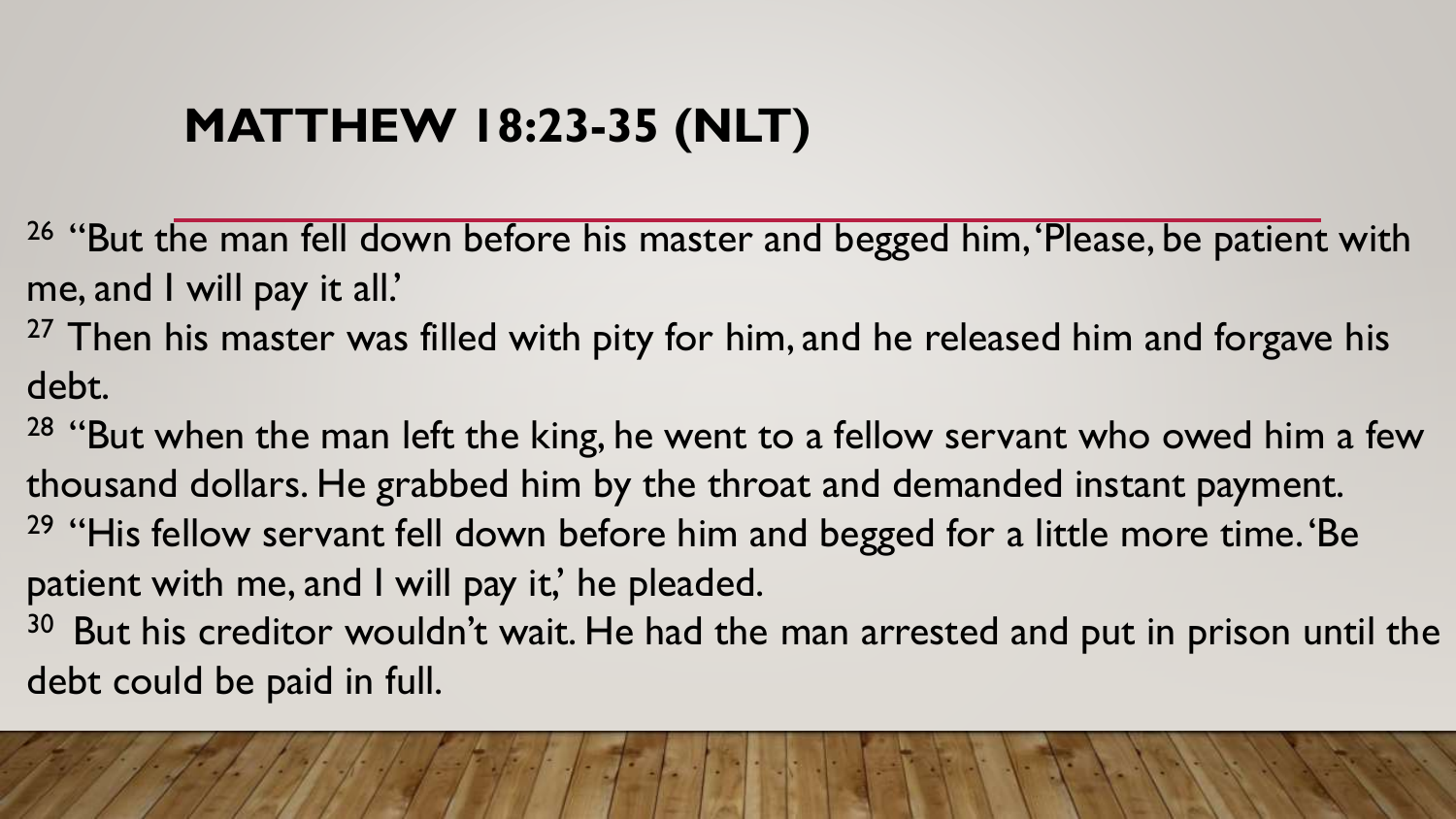### **MATTHEW 18:23-35 (NLT)**

- <sup>31</sup> "When some of the other servants saw this, they were very upset. They went to the king and told him everything that had happened.
- <sup>32</sup> Then the king called in the man he had forgiven and said, 'You evil servant! I forgave you that tremendous debt because you pleaded with me.<sup>33</sup> Shouldn't you have mercy on your fellow servant, just as I had mercy on you?'
- $34$  Then the angry king sent the man to prison to be tortured until he had paid his entire debt.
- <sup>35</sup> "That's what my heavenly Father will do to you if you refuse to forgive your brothers and sisters from your heart."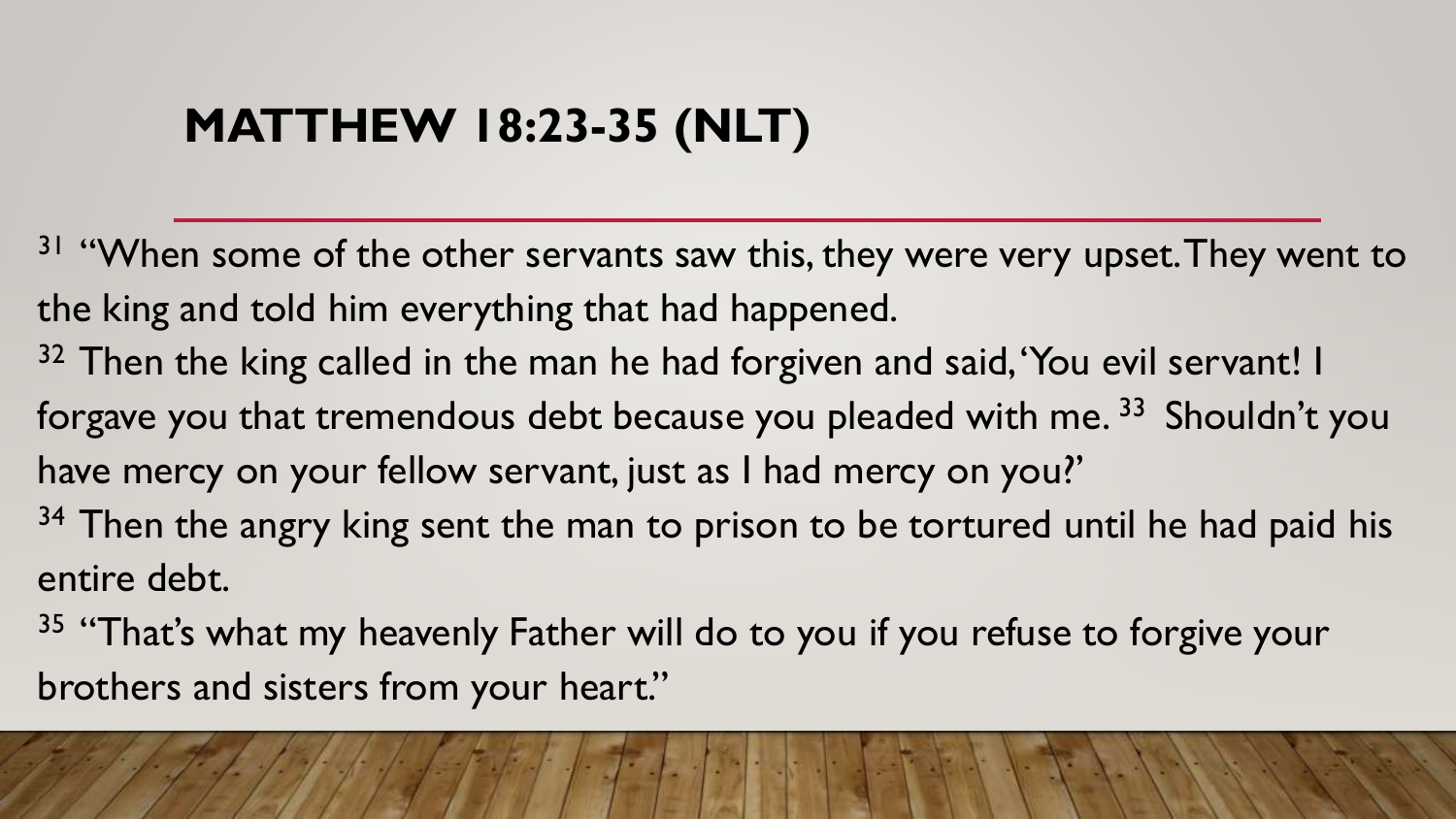# c. Spiritually

### (1.) Demonic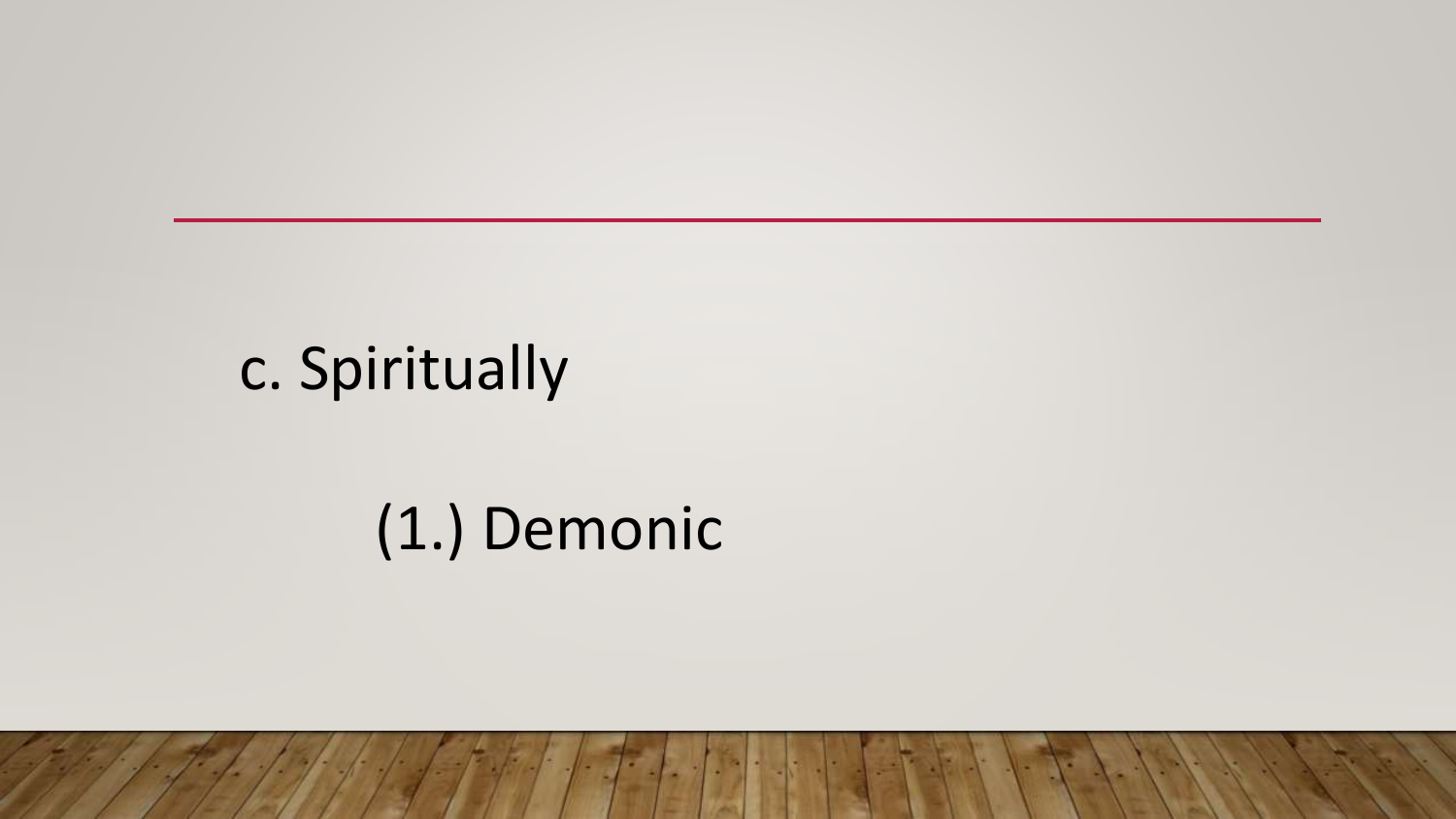### **JAMES 3:14-16 (HCSB)**

 $14$  But if you have bitter envy and selfish ambition in your heart, don't brag and deny the truth.

 $15$  Such wisdom does not come from above but is earthly, unspiritual, demonic.

 $16$  For where envy and selfish ambition exist, there is disorder and every kind of evil.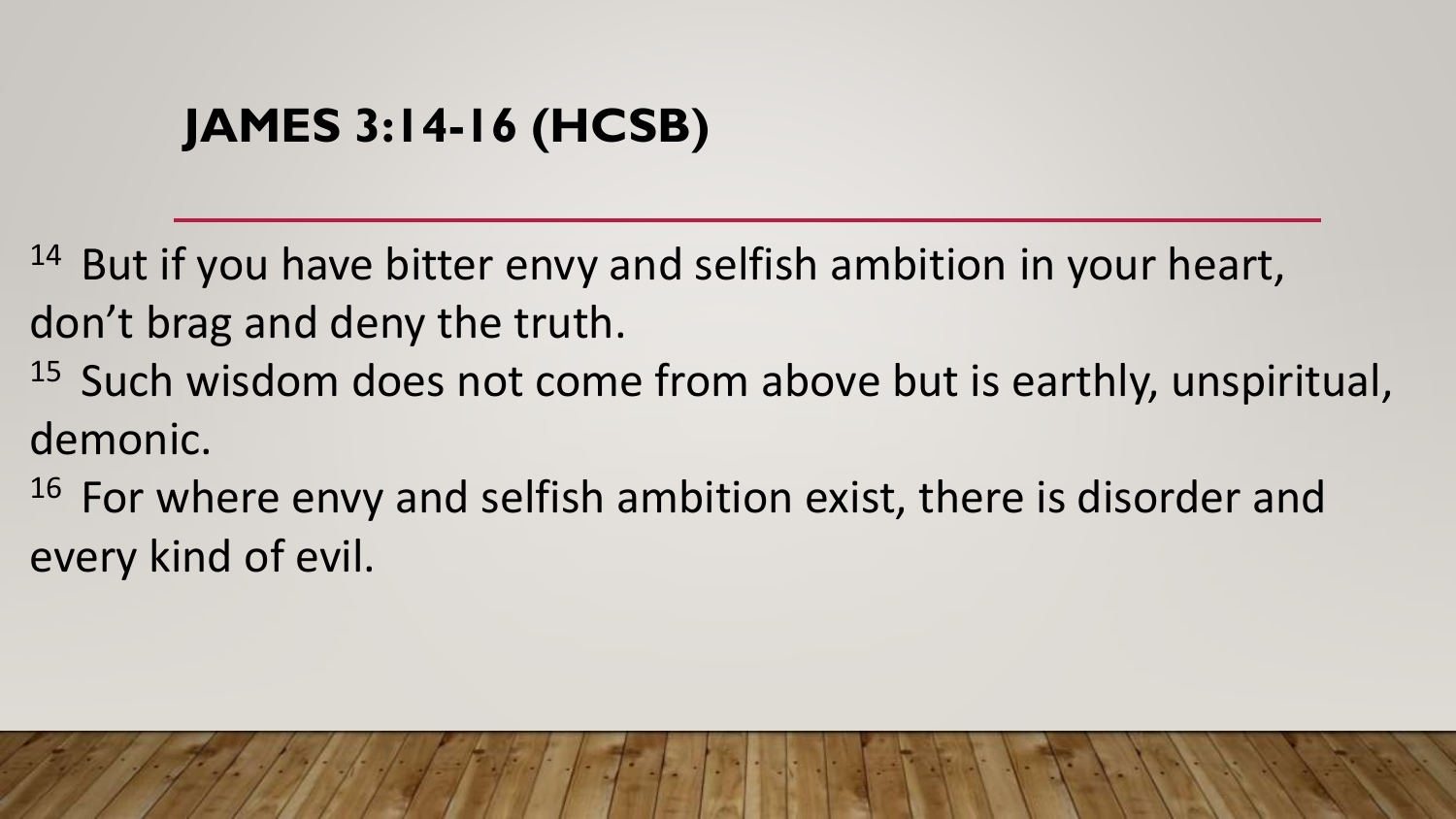# (2.) You won't be forgiven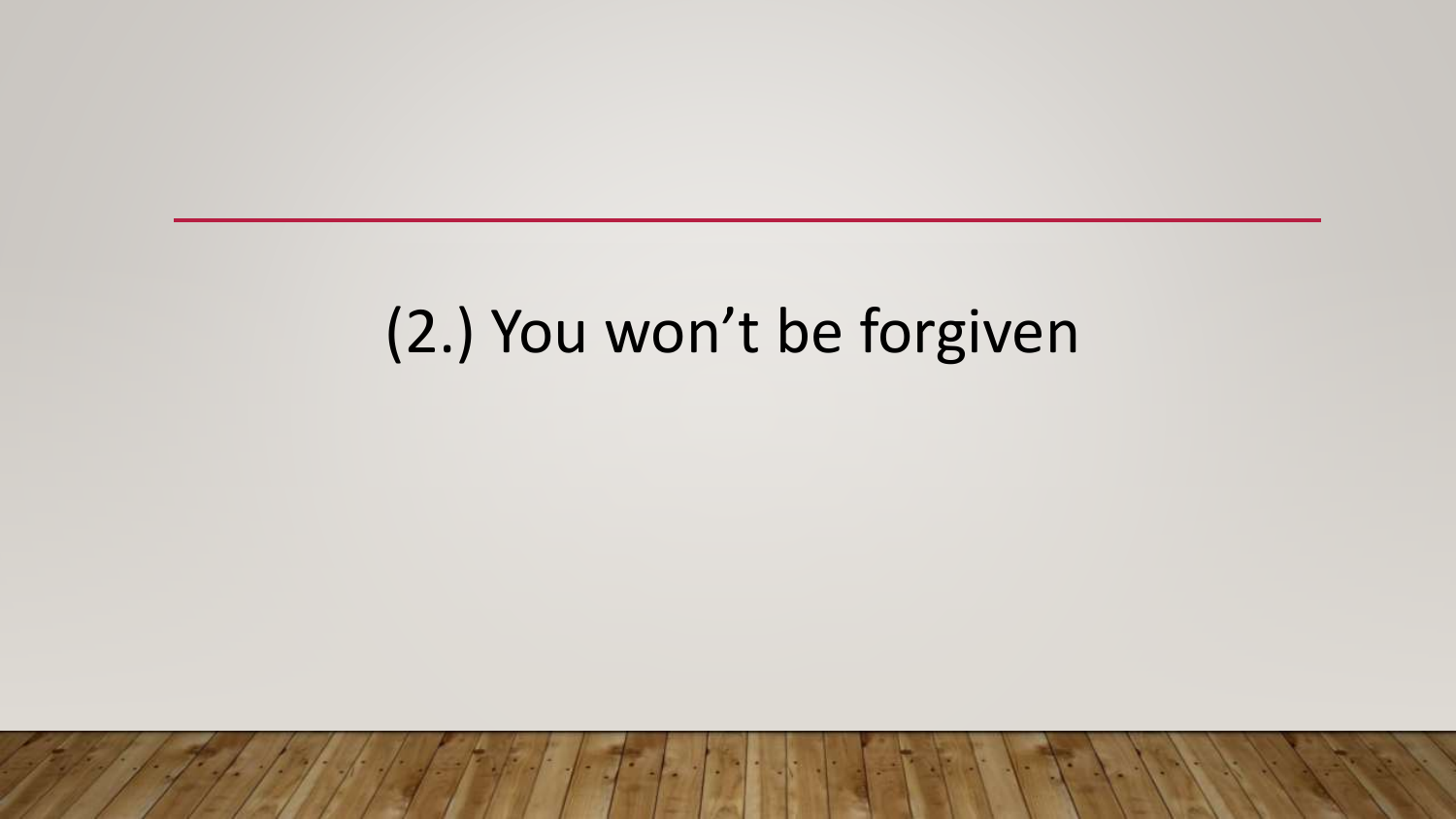#### **MATTHEW 6:14-15 (NLT)**

<sup>14</sup> "If you forgive those who sin against you, your heavenly Father will forgive you.

 $15$  But if you refuse to forgive others, your Father will not forgive your sins.